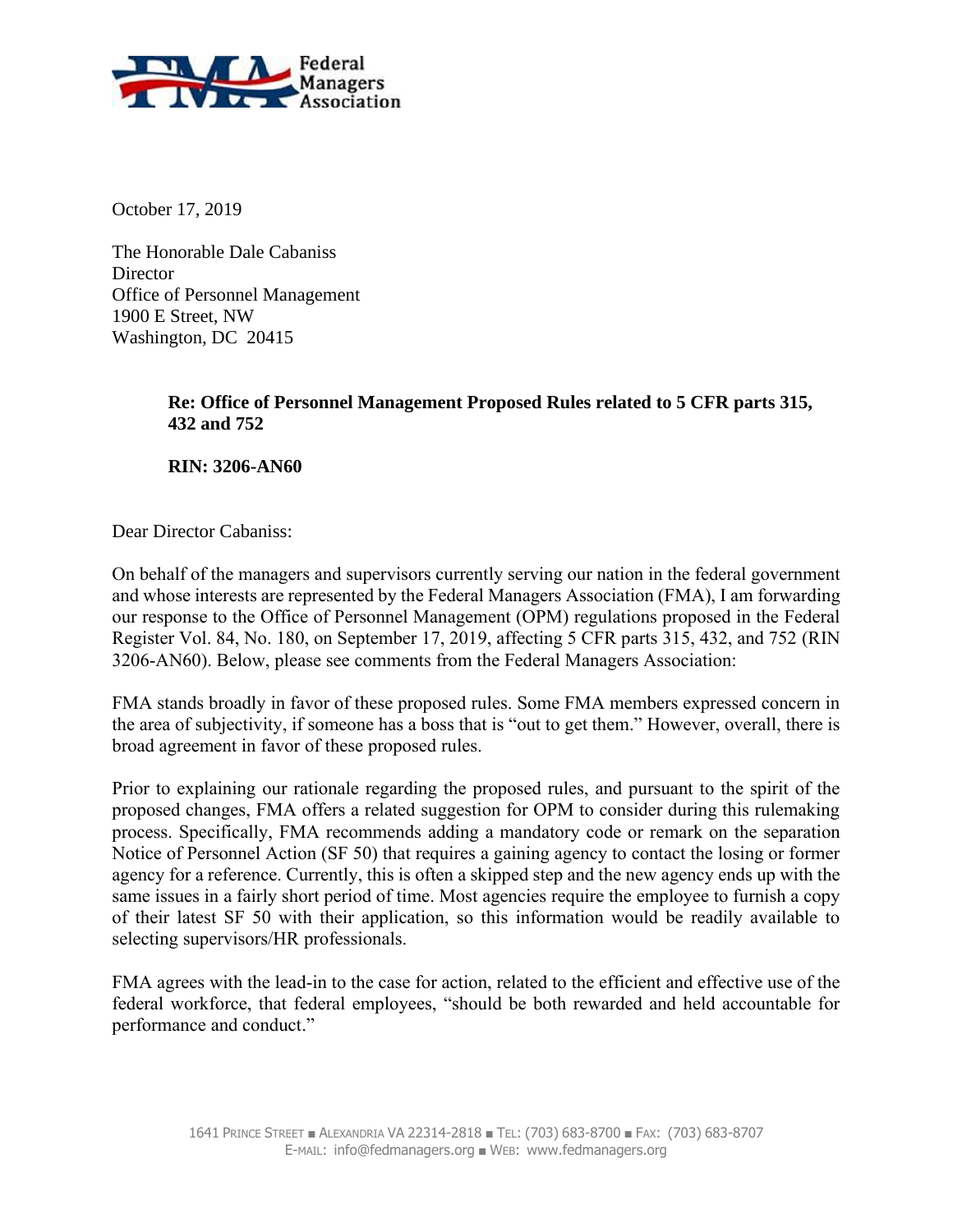## • **5 CFR PART 315, SUBPART H: PROBATION ON INITIAL APPOINTMENT TO A COMPETITIVE POSITION**

The probationary period has always been intended to be an extension or the final step of the hiring process. Unfortunately, it has not been effectively utilized. FMA supports the requirement to notify management at the 90-day point, but many agencies still have cumbersome and time-consuming review processes for terminations which may make the 90 day notice insufficient. We recommend a reminder at the 180-day point with follow-ups at 90 and 30 days. This would be the same for 1year or 2year periods, so that shouldn't make any difference. Adding the 180-day reminder would not be excessively burdensome on agencies with the current level of technology. Most use automated (email) notices to supervisors anyway so it would just be a matter of programming three dates instead of two.

The narrative in this section also clarifies that employees may be terminated during probation for such things as lack of cooperativeness or other unacceptable conduct as well as performance issues. We argue this is an important point that is often overlooked by managers. If an employee has an attitude/behavior problem when they are on probation, it rarely improves once they feel more secure in their jobs. As the Proposed rule says, **"Thus it provides an opportunity for supervisors to address problems in an expeditious manner and avoid long-term problems inhibiting effective service to the American people."**

#### • **5 CFR part 432: Performance-Based Reduction in Grade and Removal Actions**

The explanation of the statutory authority in 432.101 is excellent. We need to focus on the "simple, … dedicated process for agencies to use" and emphasize the need for agencies to stop throwing up roadblocks for managers who are trying to do the right thing by terminating an employee whose performance is unacceptable.

Far too many agencies and sub-components of agencies require multiple opportunities to improve (aka Performance Improvement Periods or PIPs). One formal period should be all that a manager is required to provide. One of the basic staffing tenets of civil service is that the individual is fully qualified when selected. We are not allowed to refer applicants based on their potential or any other speculation. They have to already be qualified when we hire them. Therefore, there should be no question about lengthy or extensive requirements – beyond what the law requires – to improve performance. The clarification in 432.105 that the PIP may include any and all performance assistance measures during the rating cycle is really valuable. Often, managers try to provide training/assistance before contacting HR for help and end up having to do it all over again. This eliminates that requirement. Managers would just have to show that the training was provided – even if it was before the start of the PIP. This is a great clarification. Maintaining competence is the responsibility of every employee and it is the responsibility of every manager to ensure that competence is maintained.

### • **Section 432.108: Settlement Agreements**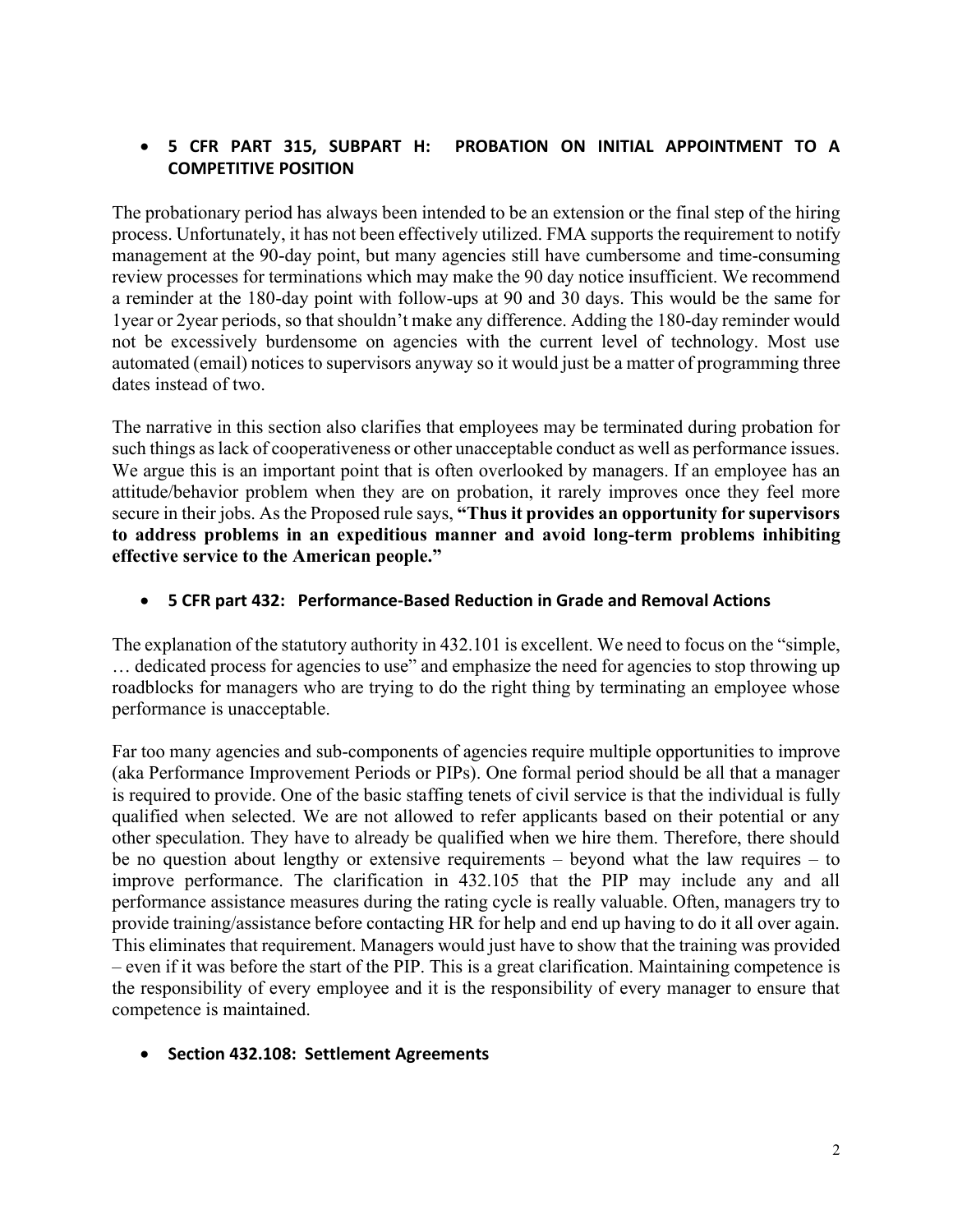FMA feels this is one of the most valuable parts of the Proposed Rule. Clean Record Settlements are a favored way to "help" their constituents get re-hired. FMA strongly supports this for performance, as well as conduct issues. The quote in the Proposed Rule that jumped out at our members was:

"This new requirement is intended to promote the high standards of integrity and accountability within the Federal workforce by requiring agencies to maintain personnel records that reflect complete information, and not to alter the information contained in those records in connection with a formal or informal complaint or adverse action."

High standards of integrity and accountability are what we all should be striving to promote and maintain, not longevity and seniority at all costs. The new Rule allows for corrections and deletions when appropriate, but maintains the intent of the EO and is a good management practice.

- **5 CFR Part 752—SUBPART A: Discipline of Supervisors Based on Retaliation Against Whistleblowers**
- **Section 752.101: Coverage**

FMA believes the clarification of definitions in this section are helpful and necessary.

• **Section 752.103: Procedures**

FMA members are unsure how having the Agency Head be the determining authority for Prohibited Personnel Practices (PPPs) is going to work. From installation to Agency Head, there are an awful lot of steps/stops that take time to work through. Technically, at the Department of Defense, the Secretary of Defense is the Agency Head, but has traditionally delegated authority to component Secretaries who may further delegate within their command structure. Our members are not sure when the Agency Head would be responsible for determining whether or not a supervisor committed a PPP. Therefore, some clarification here would be warranted.

The 15 business days to issue decisions is do-able and will speed up the process. Senior-level leaders sometimes don't give their attention to these types of actions in a timely manner. This will require some training for them; however, the reporting requirement should emphasize the importance of meeting this timeline. FMA members reported they have seen removal decisions hang for months with the employee in limbo and the duty section scrambling to get the work done.

• **Section 752.104: Settlement Agreements**

See comments in Section 432.108. FMA members report they were victims of a Clean Record Settlement and were lied to by previous supervisors because the settlement agreement had a confidentiality clause. We need to eliminate this practice from civil service.

# **SUBPART B: Regulatory Requirements for Suspension for 14 Days or Less**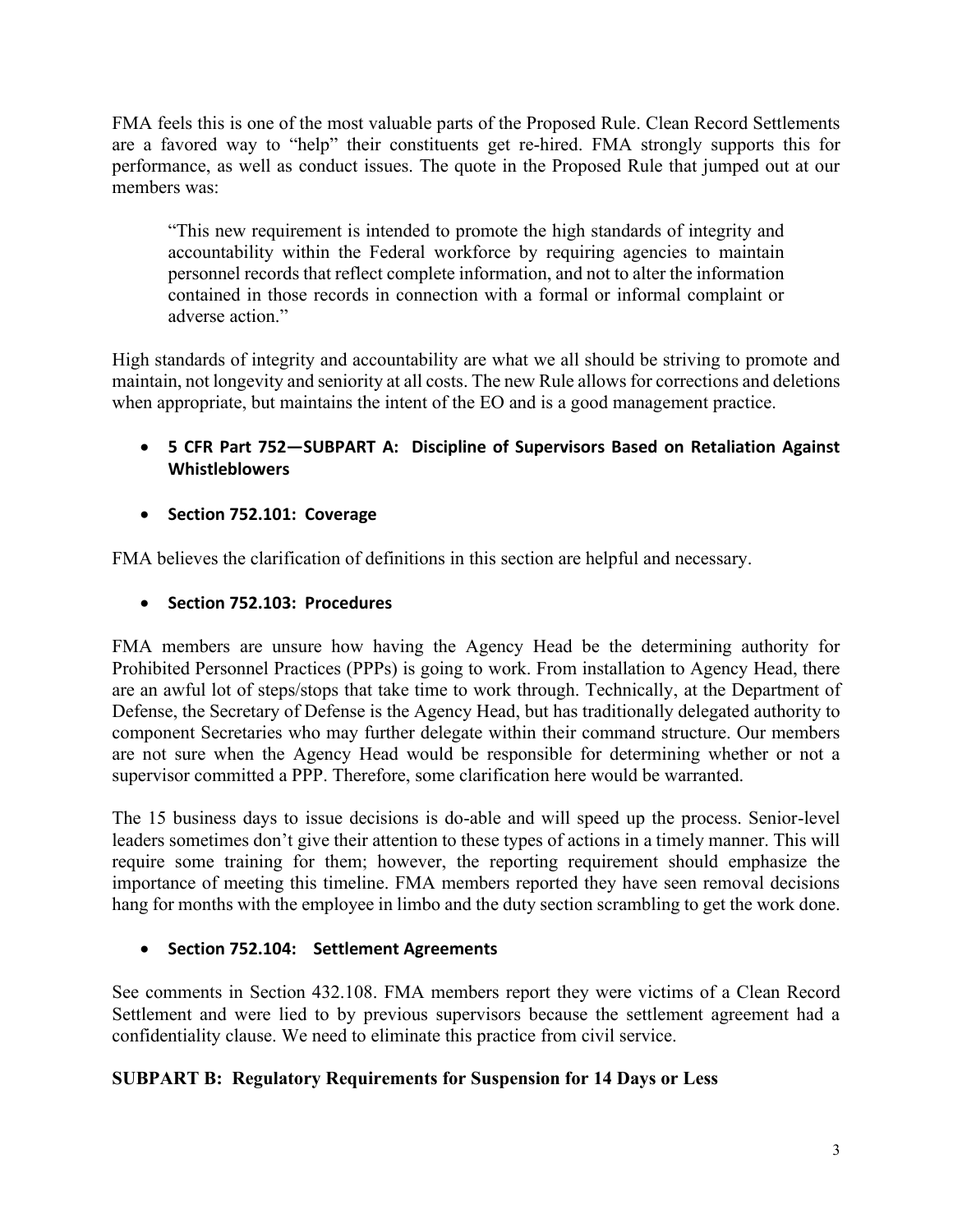• **Section 752.202**: Standard for Action and Penalty Determination

One FMA member declared this is one of the best parts of the Proposed Rule. Eliminating the "requirement" for progressive discipline and codifying that elimination is a huge management benefit. Far too many union contracts require management to utilize progressive discipline, which eliminates a key management flexibility when dealing with conduct/performance issues. This also formalizes the requirement for a penalty to be "within the bounds of tolerable reasonableness," instead of a cookie-cutter progression. Restricting an arbitrator's ability to mitigate reasonable penalties will be great for management. There has never been a legal requirement for progressive discipline or rehabilitation but it has grown within most agencies to the point of being a roadblock in many instances to removals or suspensions that would promote the efficiency of the service because there was no prior discipline. This also takes the penalty out of the bargaining arena. It never belonged there in the first place as 5 USC7106 (a)(2) reserved the right (authority) to discipline employees to management without bargaining.

The government-wide application of *Miskill* is also a huge benefit for management. All too often, we have inactive managers who set a practice of not taking appropriate action on employees who misbehave. Clarifying the standard for comparators is very helpful and we agree with the proposed rule that it "reinforces the key principle that each case stands on its own factual and contextual footing." Management should have been doing this all along, including the provision that agencies should consider ALL prior disciplinary actions and the past work records.

We also think the references to Tables of Penalties being contrary to the efficiency of the service by limiting management's discretion to tailor the penalty to the facts/circumstances of each case is right on point. We have repeatedly had grievances and arbitrations on cases where bargaining unit employees have cited the failure to follow the Agency's Tables of Penalties as a fault on the part of management. The Proposed Rule states:

"A table of penalties does not, and should not, replace supervisory judgment. It is vital that supervisors use independent judgment, take appropriate steps in gathering facts, and conduct a thorough analysis to decide the appropriate penalty."

FMA whole-heartedly endorses the Proposed Rule's determinations that "Progressive discipline and table of penalties are inimical to good management principles."

# • **Section 752.203: Procedures**

One FMA member reported they do not see any problem with this from a management perspective. They think it is a benefit from an employee perspective as they see early on (used to only be in the decision letter) what options may be available so they can seek legal counsel early if they feel they need it.

- **SUBPART D: Regulatory Requirements for Removal, Suspension for More Than 14 Days, Reduction in Grade or Pay, or Furlough for 30 Days or Less**
- **Section 752.403: Standard for Action and Penalty Determination**